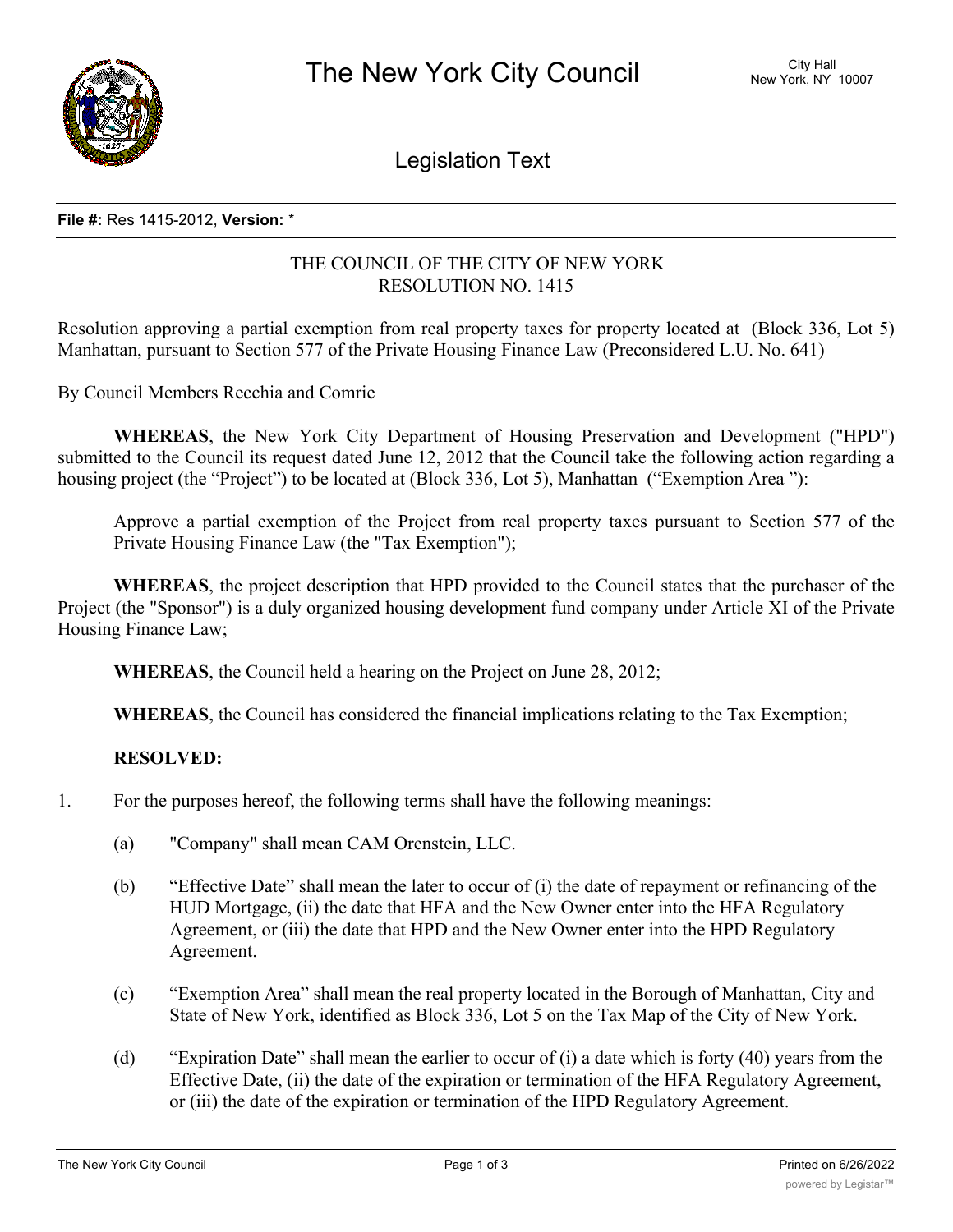### **File #:** Res 1415-2012, **Version:** \*

- (e) "HFA" shall mean the New York State Housing Finance Agency.
- (f) "HFA Regulatory Agreement" shall mean the regulatory agreement between HFA and the New Owner providing that, for a term of forty (40) years, all units must be rented to elderly persons whose incomes do not exceed 60% of area median income.
- (g) "HPD" shall mean the Department of Housing Preservation and Development of the City of New York.
- (h) "HPD Regulatory Agreement" shall mean the regulatory agreement between HPD and the New Owner establishing certain controls upon the operation of the Exemption Area during the term of the New Exemption
- (i) "HUD" shall mean the Department of Housing and Urban Development of the United States of America.
- (j) "HUD Mortgage" shall mean the original loan made to the Prior Owner by HUD in connection with the Section 202 Supportive Housing Program for the Elderly, which loan was secured by a mortgage on the Exemption Area.
- (k) "Maximum Shelter Rent" shall mean (i) \$200,000, plus (ii) an additional amount equal to twenty -five percent (25%) of the amount by which the total contract rents applicable to the Exemption Area (as adjusted and established pursuant to Section 8 of the United States Housing Act of 1937, as amended), exceed the total contract rents which are authorized as of January 1, 2013.
- (l) "New Exemption" shall mean the exemption from real property taxation provided hereunder with respect to the Exemption Area.
- (m) "New Owner" shall mean the Sponsor and the Company, collectively.
- (n) "Prior Exemption" shall mean the exemption from real property taxation for the Exemption Area approved by the Board of Estimate on May 28, 1981 (Cal. No. 22) and October 22, 1981 (Cal. No. 255).
- (o) "Prior Owner" shall mean United Jewish Council Bialystoker HDFC Inc.
- (p) "Sponsor" shall mean UJC Orenstein Preservation Housing Development Fund Company, Inc.
- 2. The Prior Exemption shall terminate upon the Effective Date.
- 3. All of the value of the property in the Exemption Area, including both the land and any improvements (excluding those portions, if any, devoted to business or commercial use), shall be exempt from real property taxation, other than assessments for local improvements, for a period commencing upon the Effective Date and terminating upon the Expiration Date.
- 4. Commencing upon the Effective Date, and during each year thereafter until the Expiration Date, the Sponsor shall make real property tax payments in the sum of the Maximum Shelter Rent. Notwithstanding the foregoing, the total annual real property tax payment by the Sponsor shall not at